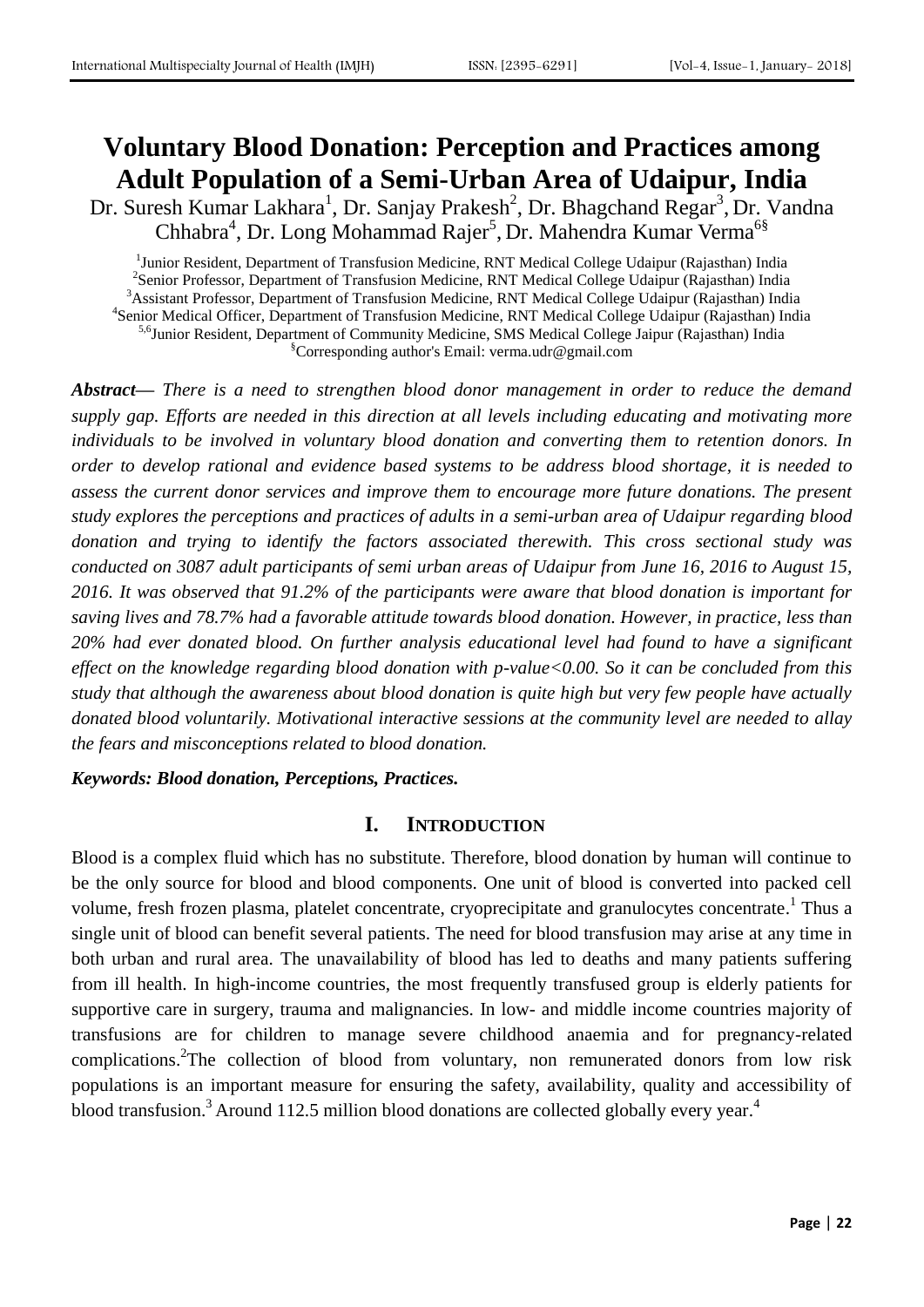Eleven countries in the South-East Asia Region reported the collection of 15% of global blood donations, though these countries represent 26% of the global population. 5 The average blood donation per 1000 population per year is 1.8 to 30.8 (median 7.9) in South-East Asia.<sup>5</sup>

World Health Organization has adopted a policy aimed at 100% voluntary blood donation procurement by the year 2020.<sup>3</sup> In India, this figure has steadily risen from 54% in 2006-07 to 79% in 2015-16 but still there is shortage of almost 2 million units annually.<sup>6</sup> Since the shelf life of donated blood is short, there is a constant need to replenish the stock in the blood banks. This problem can be addressed if 2% more Indians donate blood.<sup>7</sup>

Majority of studies conducted to assess blood donation practices have found the level of voluntary donation among people to be very less<sup>8,9</sup> To So this study was conducted to explore the perceptions and practices of adults in a semi-urban area of Udaipur regarding blood donation and trying to identify the factors associated therewith. Myths and misconceptions related to voluntary blood donation were also found in this study.

# **II. METHODOLOGY**

A hospital based observational descriptive type of cross sectional study was conducted on 3087 adult participants of semi urban areas of Udaipur, who attend tertiary care centre at R.N.T Medical College and attached Hospital Udaipur. The study was conducted from June 16, 2016 to August 15, 2016. The necessary approval for the study were taken prior to study that is from Institutional research review board and Ethical committee.

All eligible subjects were given a separate isolated chamber to ensure confidentiality/ privacy. They were explained about nature and purpose of the study after developing the rapport with the participant. A brief description about questionnaire were given by investigator to alleviate their apprehension and understanding about the questions and assurance about confidentially and anonymity.

After taking written informed consent a pre designed semi structured questionnaire were given and they were asked to fill all questions by their best of understanding within half an hour. They were strictly instructed about not writing their name or disclose their identity on questionnaire. Prior to filling up the questionnaire, participant was again informed about anonymous and confidentially approach about their personnel details.

Data thus collected were entered in Microsoft Excel Sheet by the same investigator himself on same day so as to minimize data entry bias if any. Data were analysed using SPSS version 24 (Trial version). The results were presented as percentages and Chi-square test was used to assess the association. P-value of less than 0.05 was considered as significant.

## **III. RESULTS**

Out of total 3087 participants, majority (1279 i.e. 41.43%) were in 18-29 years of age followed by 30-39 years (25%), 40-49 years (22.31%) and 50-59 years (12.1%). Male to female ratio was 11.4. Majority of study participants i.e. 77.1% were educated high school and above. Seventy five percent i.e. out of total 3087 participants, 2315(75%) were married. Majority (43.6%) of study population were home makers followed by students, shop owners/clerk, semiskilled/skilled workers and professionals. (Table 1).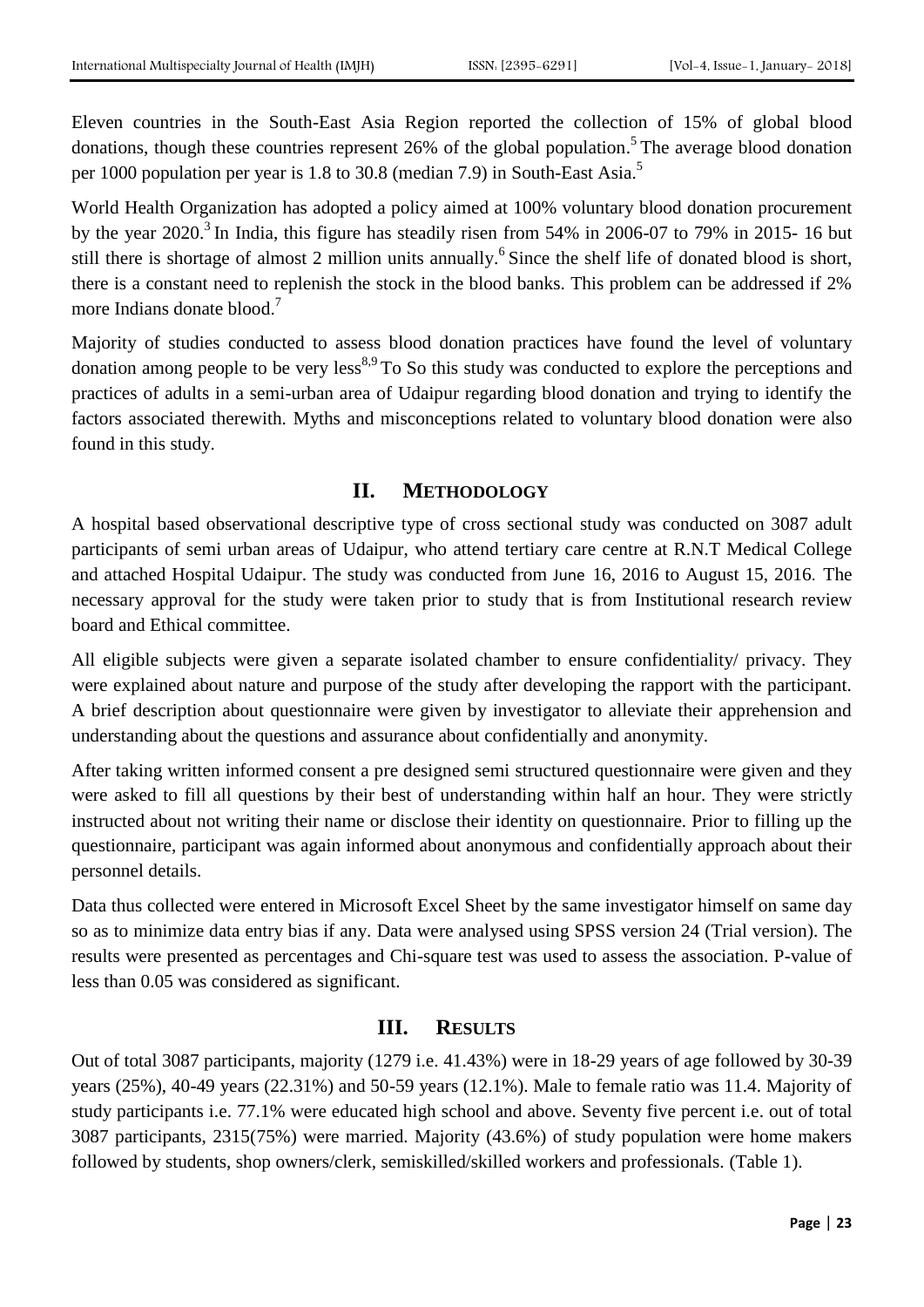| S. No |                         | $\sim$ 0.000 $\sim$ 0.000 $\sim$ 0.0000 $\sim$ 0.0000 $\sim$ 0.000 $\sim$ 0.000 $\sim$ 0.000 $\sim$<br>Socio-demographic Variables | <b>Number</b> | <b>Percentage</b> |
|-------|-------------------------|------------------------------------------------------------------------------------------------------------------------------------|---------------|-------------------|
|       |                         | 18-29                                                                                                                              | 1279          | 41.43             |
| 1     | <b>Age in Years</b>     | 30-39                                                                                                                              | 772           | 25                |
|       |                         | 40-49                                                                                                                              | 689           | 22.31             |
|       |                         | 50-59                                                                                                                              | 347           | 12.1              |
| 2     | <b>Sex</b>              | Male                                                                                                                               | 2840          | 92                |
|       |                         | Female                                                                                                                             | 247           | 8                 |
| 3     | <b>Education Status</b> | Illiterate                                                                                                                         | 87            | 2.6               |
|       |                         | Primary                                                                                                                            | 463           | 14.9              |
|       |                         | Middle School                                                                                                                      | 168           | 5.4               |
|       |                         | <b>High School</b>                                                                                                                 | 1385          | 44.8              |
|       |                         | Secondary School                                                                                                                   | 464           | 15                |
|       |                         | Graduate and above                                                                                                                 | 382           | 12.3              |
| 4     | <b>Marital Status</b>   | <b>Ever Married</b>                                                                                                                | 2315          | 75                |
|       |                         | Never Married                                                                                                                      | 772           | 25                |
| 5     | Occupation              | Student                                                                                                                            | 679           | 21.9              |
|       |                         | Homemaker                                                                                                                          | 1348          | 43.6              |
|       |                         | Semi-Skilled/Skilled                                                                                                               | 387           | 12.5              |
|       |                         | Shop Owner /Clerk                                                                                                                  | 657           | 21.2              |
|       |                         | Professional                                                                                                                       | 16            | 0.5               |

**Table 1 Socio-demographic profile of study participants (N=3087)**

All participants had heard of blood donation and 91.2% were aware that it can be important to save lives. And 90% knew that blood can be donated in hospitals and blood banks are there in hospitals. 56% had heard about or seen a blood donation camp being organized (Table 2).

66% knew that HIV/AIDS can be transmitted through transfusion of unsafe blood. However, only 6% could name any other disease transmitted through unsafe blood like hepatitis, malaria, syphilis etc. (Table 2)

| <b>S. No.</b>  | <b>Awareness and Knowledge items</b>                           | Correct response (%) |
|----------------|----------------------------------------------------------------|----------------------|
|                | Heard of blood donation                                        | 3087(100)            |
| 2              | Awareness of importance of blood donation in saving lives      | 2817(91.2)           |
| 3              | Awareness of blood donation in hosp and blood banks            | 2779(90)             |
| $\overline{4}$ | Heard or seen of blood donation camp                           | 1729(56)             |
| 5              | Minimum age for blood donation (18 yrs)                        | 2471(80)             |
| 6              | Maximum age for blood donation (65yrs)                         | 1698(55)             |
|                | Minimum weight for blood donation(45Kg)                        | 1235(40)             |
| 8              | Whether blood replenished in the body                          | 2021(65)             |
| 9              | Amount of blood donated at a time (350ml)                      | 685(22.1)            |
| 10             | Frequently of blood donation (every 3-4 months)                | 2165(70)             |
| 11             | Any disease that can be transmitted by unsafe blood            | 186(6)               |
| 12             | Whether sick persons can donate blood(Y/N)                     | 2431(78.7)           |
| 13             | Whether person is examined for fitness before donation $(Y/N)$ | 867(28)              |

**Table 2 Awareness and Knowledge of blood donation (N=3087)**

Regarding attitude of participants towards blood donation, majority of the participants showed a willingness towards blood donation. Likewise, majority of participants (87.9%) felt that blood donation saves lives and should be donated by healthy persons regularly (76.2%).78.7% would be willing to donate blood if needed , while 59.1% would also encourage family/friends to do so. (Table 3)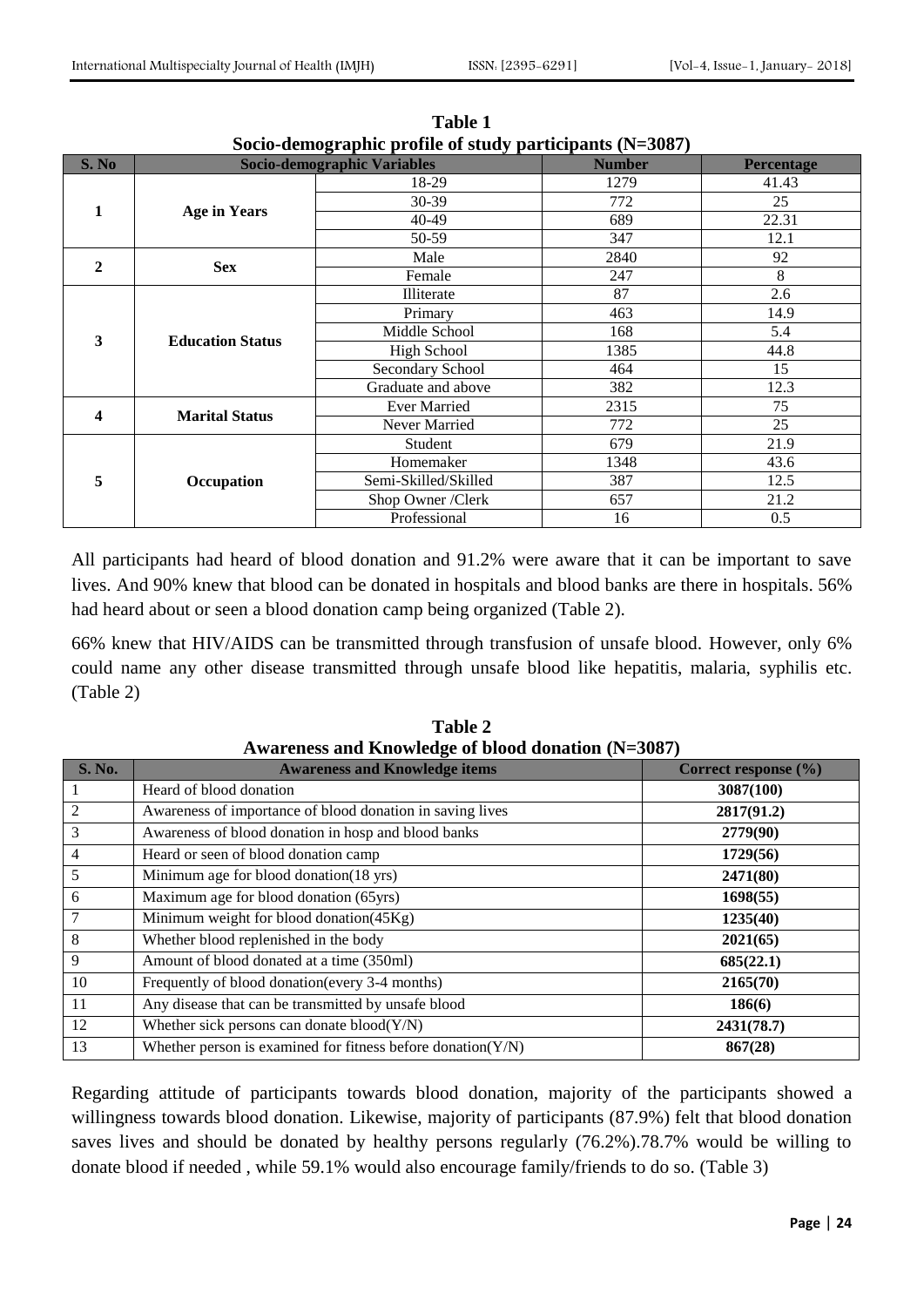| Attitude towards voluntary blood donation (N=3087) |                                                      |            |            |
|----------------------------------------------------|------------------------------------------------------|------------|------------|
| <b>S. No.</b>                                      | <b>Attitude related items</b>                        | $Yes\%$    | $No(\%)$   |
|                                                    | Blood donation saves lives                           | 2716(87.9) | 371(12.1)  |
|                                                    | Blood should be donated by healthy persons regularly | 2354(76.2) | 733(23.8)  |
|                                                    | Would be willing to donate blood if needed           | 2432(78.7) | 655(21.3)  |
|                                                    | Should blood be bought                               | 520(16.8)  | 2567(83.2) |

**Table 3**

But despite the high awareness level regarding blood donation, only 498 (16.1%) participants had ever donated blood, of them only 124 had donated only once, voluntarily and in a camp. Of those who had donated, more than half had been replacement donors. The source of knowledge for most of the people were mass media (78%), followed by friends/relatives (33%) and health professionals(15%). (Table 4)

**Table 4 Practices regarding blood donation (N=3087)**

| S. No. | <b>Characteristics</b>                   | Yes $(\% )$ |
|--------|------------------------------------------|-------------|
| 1.     | Practices Items(N=3087)                  |             |
|        | a. Ever donated blood                    | 498(16.1)   |
|        | b. Donated blood only once               | 124(4)      |
|        | (also included in ever donated)          |             |
| 2.     | <b>Circumstances leading to donation</b> |             |
|        | Voluntary<br>a.                          | 124(4)      |
|        | Replacement<br>b.                        | 374(12.1)   |
|        | c. Paid                                  | 0(0)        |
| 3      | <b>Last donated</b>                      |             |
|        | a. $\langle$ 1 yr ago                    | 345(11.1)   |
|        | c. $>1$ yr ago                           | 153(4.9)    |
| 4.     | <b>Place of Donation</b>                 |             |
|        | a. Hospital                              | 358(11.5)   |
|        | Camp<br>b.                               | 140(4.5)    |

On attempting to inquire into reasons for unwilling for blood donations from non donors, 67% admitted to having fear of needle prick, while 40% never felt the need.29.9% were apprehensive that blood donation would lead to weakness/ having less blood(pallor).9% giving the other reason like (Behaviour of staff bad/Preserve rare group/My group is sufficient/Constrain). (Figure 1)

Figure 1 **Reason for Unwillingness for blood donations\* (N=2589)** \*multiple responses

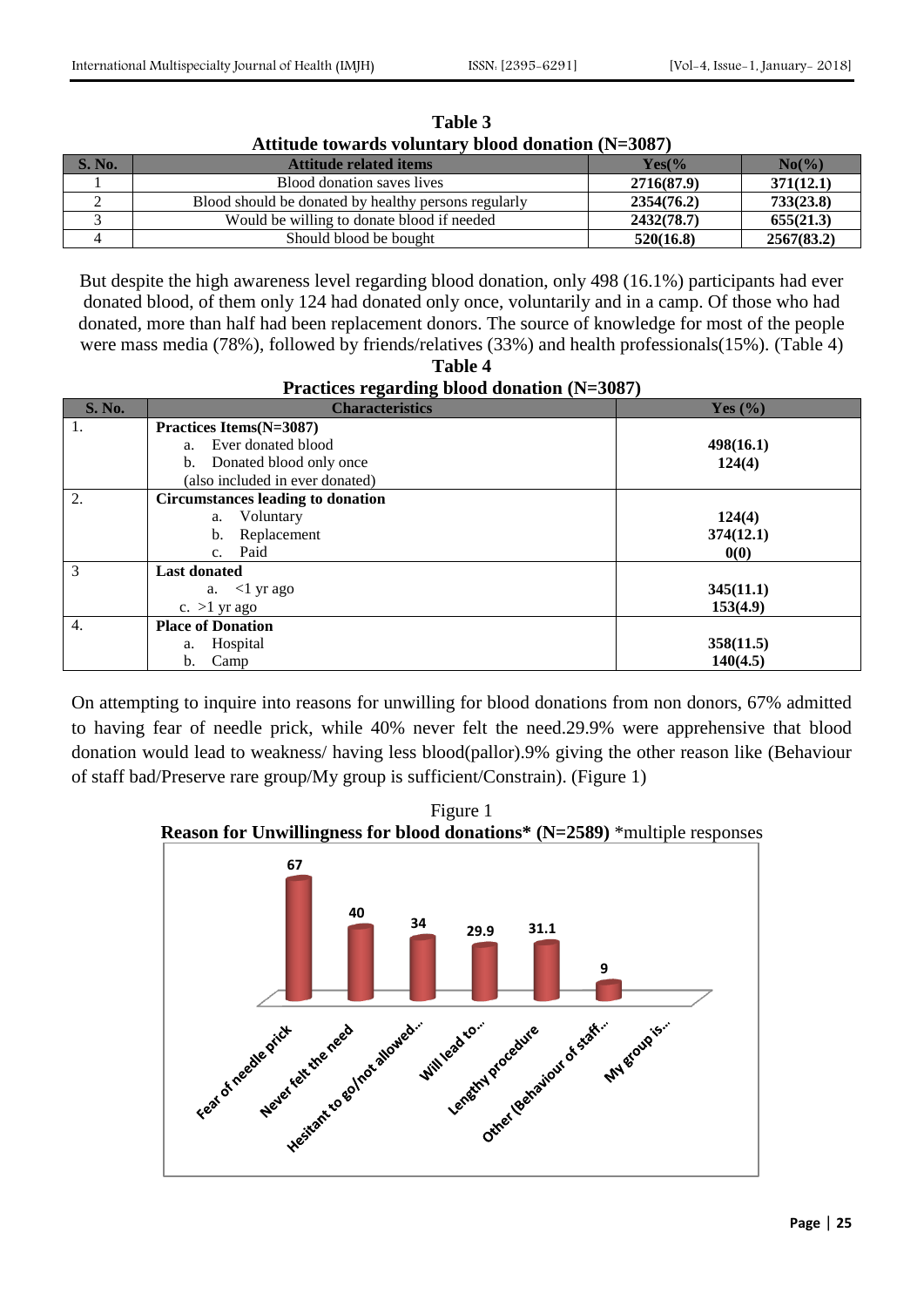On further analysis age less than 40 years and education status were found to have a significant association with "correct knowledge" on blood donation. Participants who were less than 40 years, schooling more than 8 years had significantly more knowledge than their counterparts. (Table 5)

| Association of Knowledge with age, genuer, humber of years of schooling |                          |                                              |                |
|-------------------------------------------------------------------------|--------------------------|----------------------------------------------|----------------|
| S.N                                                                     | <b>Characteristics</b>   | Correct knowledge (%)                        | <b>P</b> Value |
|                                                                         |                          | N <sub>0</sub><br><b>Total</b><br><b>Yes</b> |                |
|                                                                         |                          | $(n=2165)$ $(n=922)$<br>$(n=3087)$           |                |
| $\mathbf{1}$                                                            | Age                      |                                              |                |
|                                                                         | $>40$ years              | $520(59.7)$ $351(40.3)$<br>871(100)          | $< 0.001*$     |
|                                                                         | $<40$ years              | $1645(74.2)$ $571(25.8)$ $2216(100)$         |                |
|                                                                         | Total                    | $2165(70)$ 922(30)<br>3087(100)              |                |
| $\overline{2}$                                                          | <b>Sex</b>               |                                              |                |
|                                                                         | Male                     | 1967(69.2) 873(28.7)<br>2840(100)            | $< 0.001*$     |
|                                                                         | Female                   | 198(80.1) 49(19.9)<br>247(100)               |                |
|                                                                         | Total                    | 2165(70)<br>922(30)<br>3087(100)             |                |
|                                                                         | No of years of schooling |                                              |                |
|                                                                         | $<8$ years               | $369(56.3)$ $286(43.6)$<br>655(100)          | $< 0.001*$     |
|                                                                         | $>8$ years               | 2432(100)<br>1796(73.8) 636(26.1)            |                |
|                                                                         | Total                    | 2165(70) 922(30)<br>3087(100)                |                |

| Table 5                                                                 |
|-------------------------------------------------------------------------|
| Association of knowledge with age, gender, number of years of schooling |

*\*:indicates significance*

# **IV. DISCUSSION**

This present study to access the status of awareness, attitude and practice of adults regarding voluntary blood donation. There was good awareness among the participants on the importance of donating blood, this has been reported in other studies also done in India. $8,9$ 

Knowledge of transmission of HIV/AIDS through unsafe blood was known to 66 % participants in this study. However, only 6% could name any other disease transmitted through unsafe blood like hepatitis, malaria, syphilis etc. The knowledge of transmission was found higher in a study done among health workers in Nigeria, where most participants (95.7%) were aware of risk of transmission of infection by transfusion<sup>10</sup> and a study also done in Delhi among adult population, where  $62\%$  participants were aware of risk of transmission of infection by transfusion.<sup>11.</sup>

Education status was found to be associated with knowledge of blood donation  $(p<0.001)$ . Similar findings have been found among adults by researchers of Delhi, Saudi Arabia and Ethopia.<sup>11,12,13</sup> Special efforts should be directed towards spreading knowledge among lesser educated or illiterate population so that they are involved in blood donation activities. In the present study feamales were having better awareness than males where few also reported no significant difference in awareness regading blood donation in males and females like in semi urban population of delhi<sup>11</sup> and rural population of Pakistan.<sup>14</sup>

Majority (78.7%) of participants had a positive attitude towards blood donation and were willing to donate blood if required. In a study on blood donation conducted on adult population in a rural community of Uttarakhand, revealed a similar attitude. Similar favorable attitude was also reported among medical students in a study done at Pondicherry and Delhi<sup>15,11.</sup>

Even though awareness levels on importance of blood donation were high in the study participants, very few had actually donated blood in their lifetime. A lesser proportion (<1%) has been reported among medical students though their younger age may be the factor for very few to have donated blood.<sup>10</sup>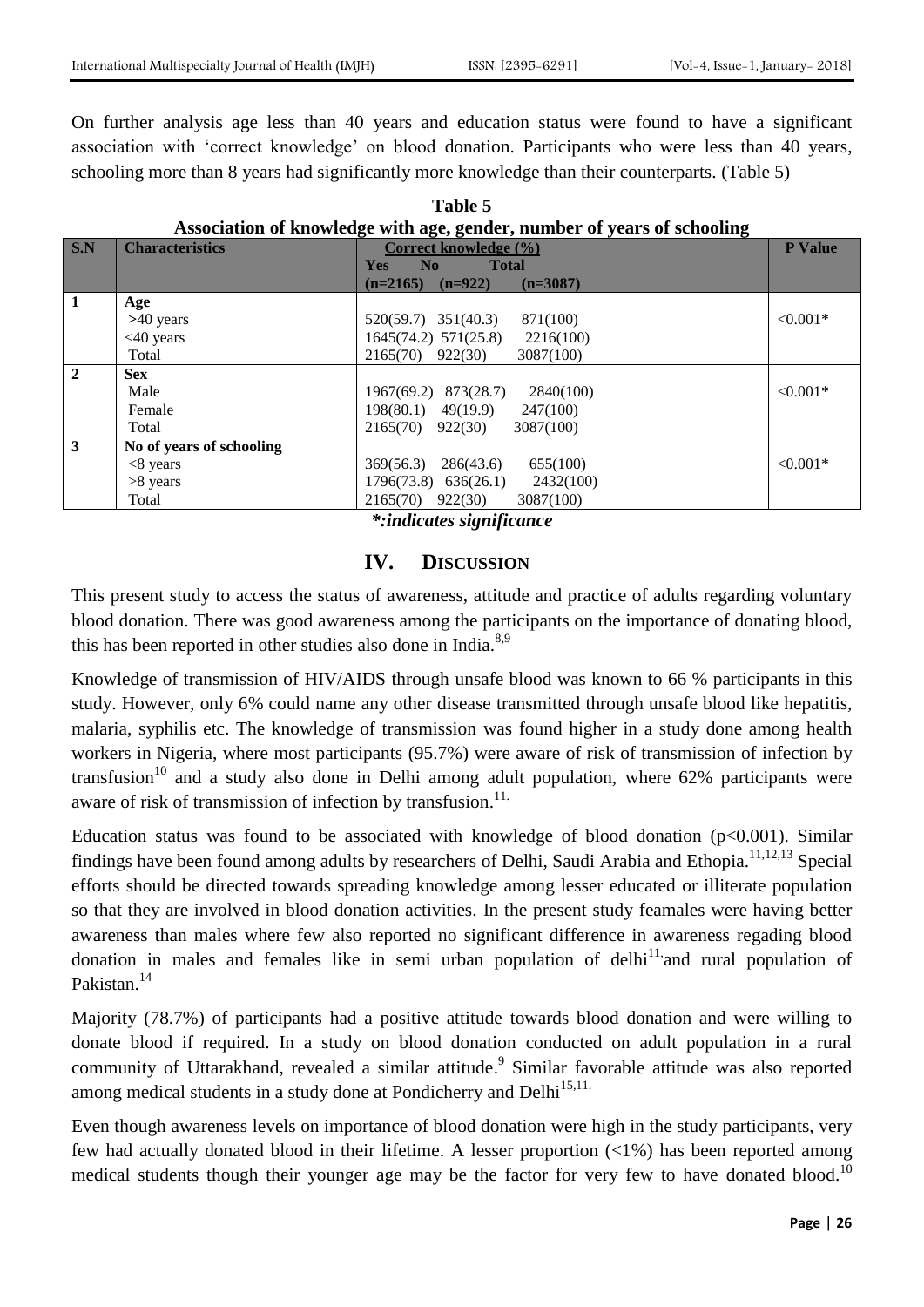However, this was much less as compared to that reported in a rural hospital of Pakistan (32%) and also in urban areas of Ethopia where  $16-18%$  had donated blood at least once.<sup>14,13,16</sup>

Major reasons mentioned by non-donors were fear of needle pricks, followed by never having felt the reason to donate blood. A study among medical students reported the reasons for not having donated blood as lack of opportunity, lack of family support, indifference and fear.<sup>10</sup> Similarly the study in a rural hospital of Pakistan have reported" no one asked the person to donate blood" as the chief (85%) reason for non-donation.<sup>15</sup> This clearly points out to lack of efforts/non effectiveness of current efforts towards behavior change and communication in this field.

#### **V. CONCLUSION**

This study emphasize that merely knowledge and awareness are not enough to motivate people for donating blood. Even though most of the people realized the importance of blood donation as a life saving measure, still the rate of voluntary blood donation is very low. More interactive sessions to motivate people and allay their fears of needle prick and loss of blood need to be undertaken at the community level so that the target for 100% voluntary blood donation can be achieved.

### **CONFLICT OF INTEREST**

None declared till now.

#### **REFERENCES**

- [1]. Arthur C. Guyton, John E. Hall. The Body Fluid Compartments: Extracellular and Intracellular Fluids; Interstitial Fluid and Edema. Guyton and Hall textbook of medical physiology,13th ed. Pennsylvania: Elsevier Saunders; 2015. Pg 293- 295.
- [2]. Mafirakureva N, Khoza S, Hassall O, Faragher BE, Kajja I, Mvere DA et al. "Profiles of blood and blood component transfusion recipients in Zimbabwe." Blood Transfusion. 2015;13(4):600–9. doi:10.2450/2015.0019-15.
- [3]. Towards 100% voluntary blood donation. A global frameworks for action. [www.who.int/bloodsafety/publications/](http://www.who.int/bloodsafety/publications/) 9789241599696\_eng.pdf World Health Organisation,2010
- [4]. Blood safety and availability. Available athttp://www.who.int/mediacentre/factsheets/fs279/en
- [5]. Global status report on blood safety and availability 2016.Geneva: World Health Organization; 2017.
- [6]. Annual Reports 2007-08 to 2015-16. Department of AIDS Control, Ministry of Health and Family Welfare, Government of India. Available from: http://www.nacoonline.org .
- [7]. India facing a blood shortage of 3 million units times ofindia.indiatimes.com > Lifestyle > Health & Fitness Tips > Health News June 16 2014
- [8]. Agrawal A, Tiwari A, Ahuja A Knowledge, attitude and practices of people towards voluntary blood donation in Uttarakhand. Asian J Transfus Sci. 2013 Jan-Jun; 7(1): 59–62
- [9]. Sharma RK , Verma S, Sharma M and Pugazhendi S. Voluntary Blood Donation: Attitude and Practice among Indian Adults. J Community Med Health. 2016 3:436. doi:10.4172/2161-0711.1000436
- [10]. Benedict N, Usimenahon A, Alexander NI, Isi A. Knowledge, attitude and practice of voluntary blood donation among physicians in a tertiary health facility of a developing country. IJBTI 2012;2:4-10
- [11]. Priya Arora, Manisha Arora, Atul Kotwal. Voluntary Blood Donation: Perception and Practices among Adult Population of a Semi-Urban Area of Delhi, National Journal of Community Medicine,Volume08,Issue 6,Jun 2017 :P-349-52,
- [12]. Najd Alfouzan Knowledge, Attitudes, and Motivations towards Blood Donation among King Abdulaziz Medical City Population. International Journal of Family Medicine vol.2014, Article ID 539670, 8 pages doi:10.1155/2014/53967.
- [13]. Melku M, Terefe B, Asrie F Knowledge, Attitude and Practiceof Adult Population towards Blood donation in GondarTown, Northwest Ethopia: A Community Based Crosssectional study Journal of Blood Transfusion. 2016 Vol. 2016Article ID 7949862
- [14]. Sethi H, Ayaz M, Niaz P et al Awareness of voluntary blood donation among the general public visiting a rural hospitalof Peshawar Khyber Pakhtunkhwa. J Med. Students 2015;1(2): 3-11.